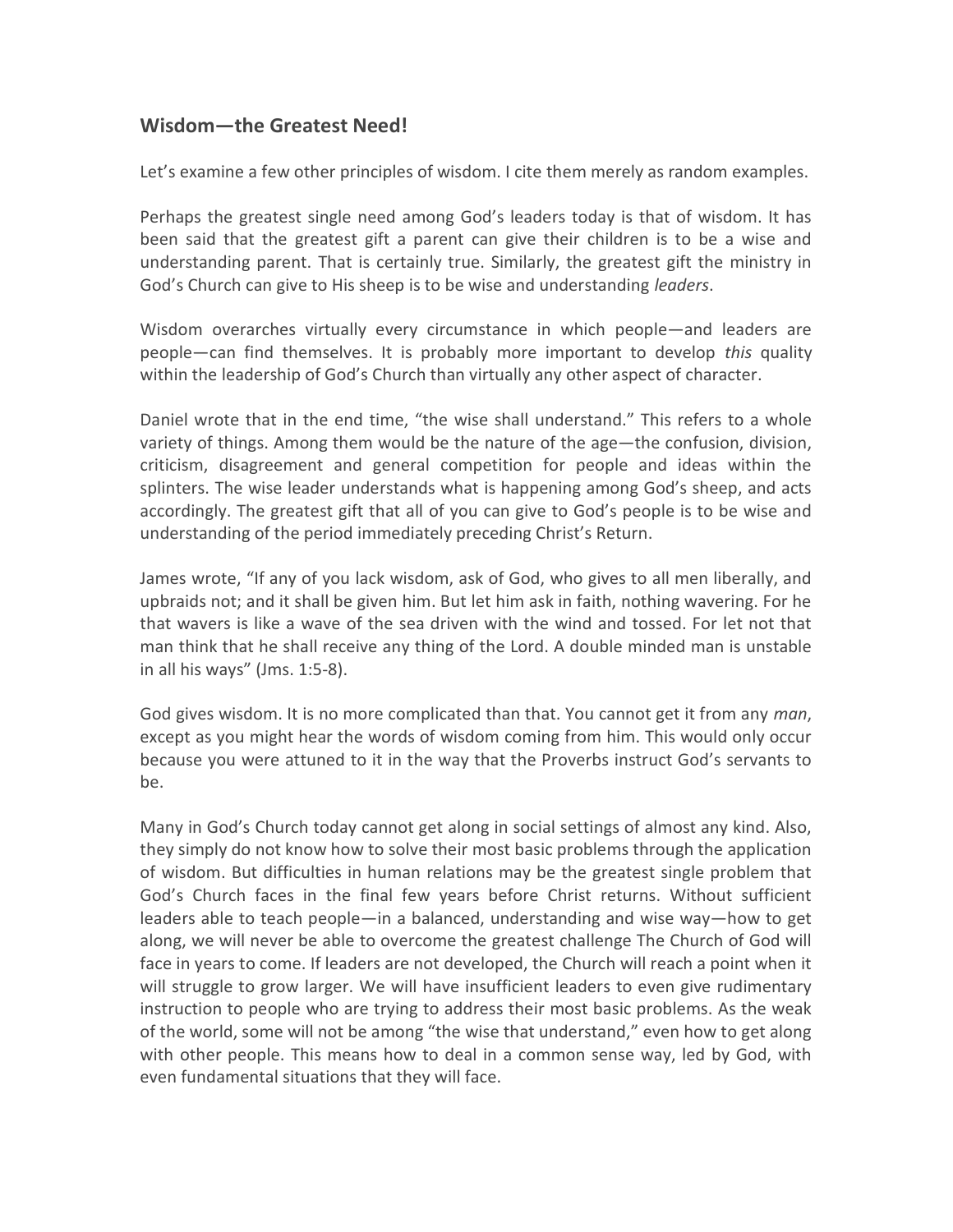Have you stopped to consider that you have free access, at any time you wish, to the wisest human being who ever walked the planet? Solomon, under God's inspiration, recorded for all time, what wisdom is—and how to get it. But you must actively read what he said. You must want to understand the greatest points of wisdom, and there are many, found in the books of Proverbs and Ecclesiastes, and in many other parts of the Bible. You must set out to grasp the meaning and application of principles such as "To the counselors of peace is joy" (Prov. 12:20). Why do such counselors find joy? How does one do this? What things bring peace when this condition or atmosphere is lacking? Can you do this? Do you periodically determine to understand verses such as this one—and how to employ them?

The Bible states that "The scorner seeks wisdom and finds it not" (Prov. 14:6). How interesting! One can desire wisdom (and many do) but be unable to find it—because he scorns it when he comes in contact with it, when he has a chance to learn something that God would consider wise.

The Bible also states, "The discretion of a man defers his anger and it is his glory to pass over a transgression" (Prov. 19:11). Are you growing in discretion? Would you be considered a *discreet* or an *indiscreet* person? Are you practicing and working at being tactful—where your "speech be always with grace, seasoned with salt, that you may know how you ought to answer every man" (Col. 4:6)?

We all know that God "passes over" all of our sins at least once a year, if we have properly prepared for this occasion. This said, do you know when it is necessary to "pass over" a transgression—or when it is needful to come forward with a problem, occurring near you, because it is more important to get help than to pass over it?

Proverbs 2:11 states, "Discretion shall preserve you, understanding shall keep you." This means that to wisely use discretion is much more vital than meets the eye. Certainly, if one does not do this with his anger, then he could get into big trouble—and may not be "preserved." This same passage continues, explaining what discretion does: "To deliver you from the way of the evil man, from the man that speaks froward things" (vs. 12). Once again, much is at stake here in just this single passage, and it is another example of why gaining wisdom is so crucial to every leader.

Solomon wrote, "A wise man will hear, and will increase learning; and a man of understanding shall attain unto wise counsels" (Prov. 1:5). Once again, does this describe you? Do you "hear" wisdom when her "voice [cries] in the streets" (Solomon added this in Prov. 1:20)? Proverbs 18:1 states, "Through desire a man, having separated himself, seeks and intermeddles with (Heb. "snarls against") all wisdom."

Now consider Proverbs 29:11; "A fool utters all his mind: but a wise man keeps it in till afterwards." Knowing when to speak and when not to speak is another important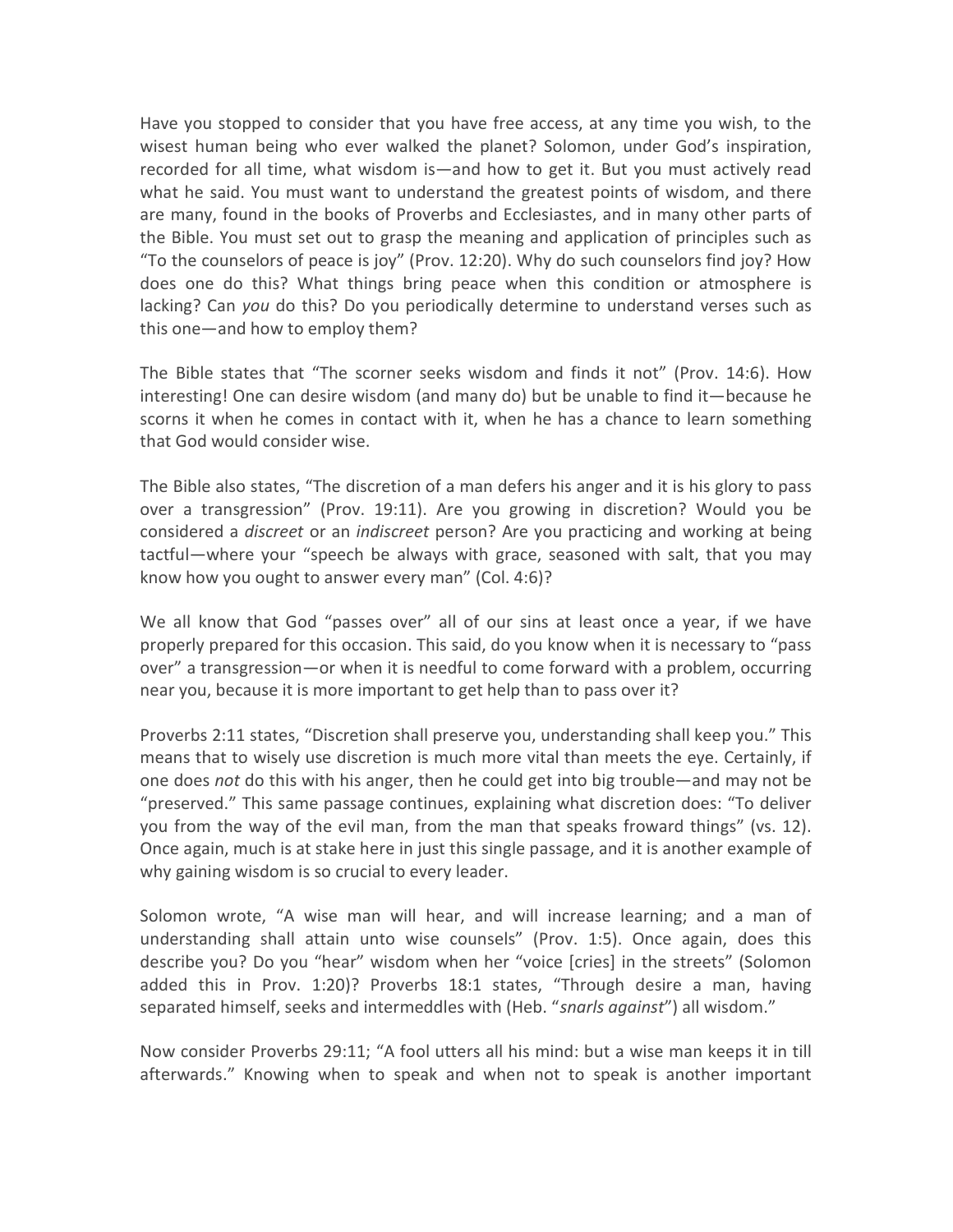aspect of wisdom. Sometimes one will need to offer counsel, but not until getting the facts. "Afterwards," he can better address the problems or issues he is confronting.

Next, Proverbs 12:18 states, "There is [he] that speaks like the piercings of a sword: but the tongue of the wise is health." How true again. Most of God's people are the weak of the world. They often "speak like the piercings of a sword." They can so needlessly, carelessly and recklessly injure other people by using their tongue in this fashion. Wise leaders know never to do this! They seem to know how to fulfill Proverbs 10:32, "The lips of the righteous know what is acceptable." They have learned to not speak in a way that pierces people.

Finally, consider this lengthy passage in James 3:13-18: "Who is a wise man and endued with knowledge among you? Let him show out of a good conversation his works with meekness of wisdom. But if you have bitter envying and strife in your hearts, glory not, and lie not against the truth. This wisdom descends not from above, but is earthly, sensual, devilish. For where envying and strife is, there is confusion and every evil work. But the wisdom that is from above is first pure, than peaceable, gentle, and easy to be entreated, full of mercy and good fruits, without partiality, and without hypocrisy. And the fruit of righteousness is sown in peace of them that make peace."

Study and meditate on extensive passages such as this. Does this one describe you? If not, are you growing to reflect the picture that it paints?

The psalmist wrote, "You through Your commandments have made me wiser than my enemies" (119:98). We will very much need to be wiser than our enemies. They will, in many cases, have a great deal of the kind of carnal wisdom that James warned of, which is "earthly, sensual and devilish."

Obviously, many people do reflect this kind of carnal "wisdom," which has nothing to do with the wisdom of God. We must be able to, as my uncle once advised me, "outthink your enemies." As the foolish of the world, we could only rarely do this, and then probably more by accident. But with the wisdom of God, we will be able to face anything that could be thrown at us. This is because even the most foolish people, empowered by the greatest wisdom in the universe, vastly exceed the cunning and cleverness of this world. Remember, without God, we are badly overmatched when up against the worldly wise.

Challenge yourself to grow in the wisdom of God. The Bible instructs—commands, "Get wisdom, get understanding: forget it not… forsake her not, and she shall preserve you: love her and she shall keep you. Wisdom is the principle thing; therefore get wisdom" (Prov. 4:5-7). If you find that you lack the wisdom to generally keep yourself out of difficulty, God is telling you that you are deficient in this area.

Here are some final points for your consideration. Each is a wisdom-building activity: